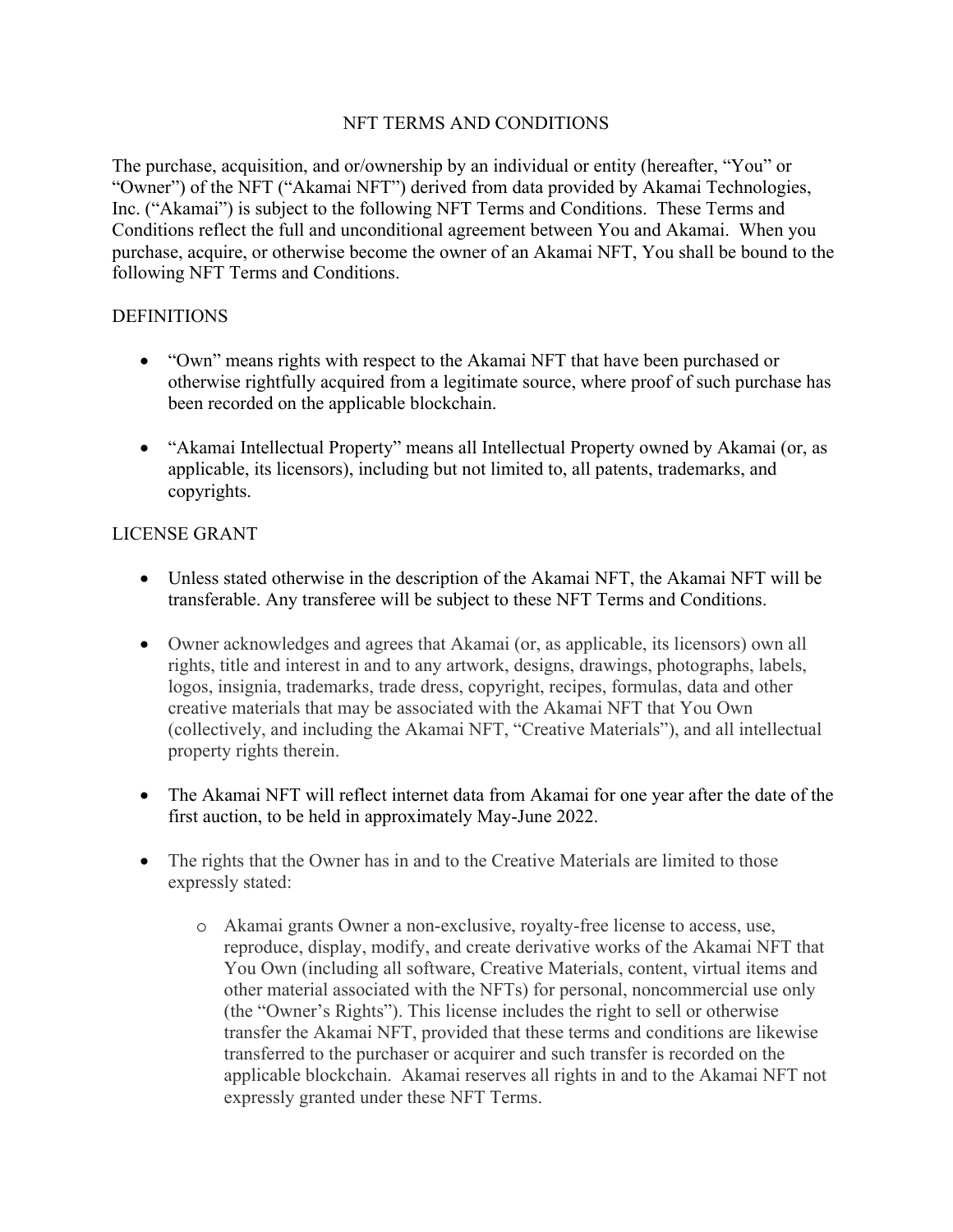- Notwithstanding any purchase of NFTs, all right, title, and interest in Akamai Intellectual Property, including the Creative Materials and other Akamai Intellectual Property incorporated in the Akamai NFT, are held by Akamai or its licensors, and Owner agrees not to infringe, violate or misappropriate those rights. However, in so exercising the Owner's Rights, Owner may use the Akamai name to denote the source of the Akamai NFT.
- Owner may not (and may not permit any third party to):
	- o Modify the Creative Materials in any way;
	- o Use the Creative Materials to advertise, market, or sell any product or service (with the exception of a resale of the Akamai NFT as permitted by these NFT Terms and Conditions, and applicable law);
	- o Use the Creative Materials in any manner which would constitute or amount to an endorsement of or relationship with any third party, entity, product, product category, charity, or service;
	- o Grant any third-party the right to use the Creative Materials;
	- o Use the Creative Materials in any way that constitutes sexual conduct, or unlawful, defamatory, harassing, abusive, fraudulent, racist, hateful, vulgar, cruel, illegal or obscene activity, or that promotes any such conduct or activity, or otherwise infringe upon the rights of others;
	- o Use the Creative Materials in movies, videos, or other forms of media, except solely for your own personal, non-commercial use;
	- o Sell, distribute, or otherwise commercialize merchandise that depicts, embodies, contains, or consists of the Creative Materials;
	- o Attempt to trademark, copyright, or otherwise acquire any intellectual property rights in the Creative Materials except for the limited license granted pursuant to these NFT Terms and Conditions; or
	- o Otherwise use the Creative Materials for the Owner's or any third party's commercial benefit. To the extent that the Creative Materials contain any intellectual property licensed from a third party, Owner will not have the right to use such third party intellectual property in any way except as incorporated in the Creative Materials (and subject to all of the restrictions set forth herein with respect to the Owner's use of the Creative Materials).
- The license granted in these NFT Terms and Conditions is non-transferable and applies only to the extent Owner continues to Own the Akamai NFT. If at any time the Owner sells, trades, donates, gives away, transfers, or otherwise disposes of the Akamai NFT for any reason, the license granted in these NFT Terms and Conditions will immediately expire, and You will have no further rights in or to the Akamai NFT or the related Creative Materials.

### DISCLAIMERS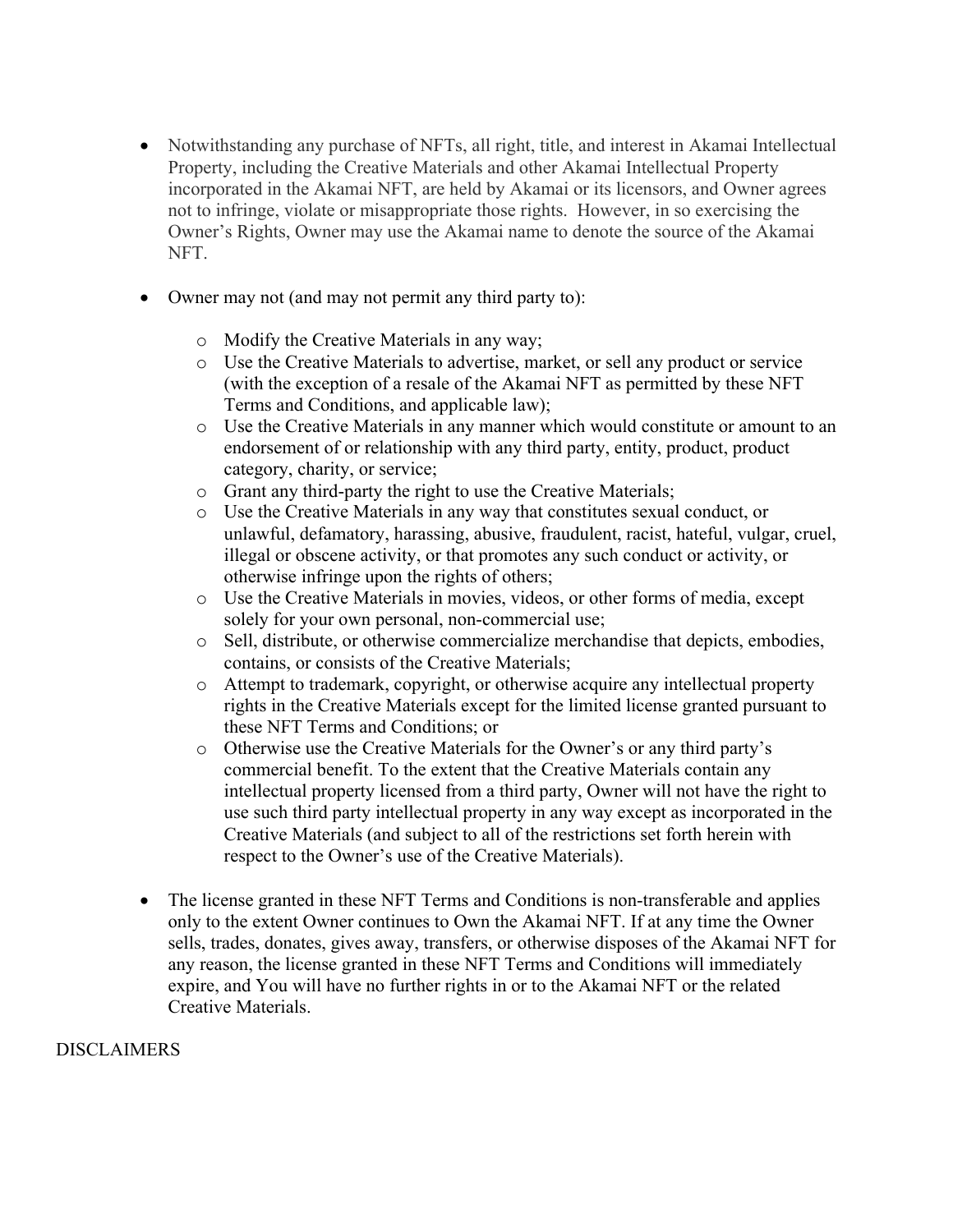- YOUR ACCESS TO AND USE OF THE AKAMAI NFT AND CREATIVE MATERIALS IS AT YOUR OWN RISK. YOU UNDERSTAND AND AGREE THAT THE AKAMAI NFT AND CREATIVE MATERIALS ARE PROVIDED TO YOU ON AN "AS IS" AND "AS AVAILABLE" BASIS. WITHOUT LIMITING THE FOREGOING, TO THE MAXIMUM EXTENT PERMITTED UNDER APPLICABLE LAW, AKAMAI (AND, AS APPLICABLE, ITS LICENSORS) DISCLAIM ALL WARRANTIES AND CONDITIONS, WHETHER EXPRESS OR IMPLIED, OF MERCHANTABILITY, FITNESS FOR A PARTICULAR PURPOSE OR NON-INFRINGEMENT. AKAMAI AND ITS LICENSORS MAKE NO WARRANTY OR REPRESENTATION AND DISCLAIM ALL RESPONSIBILITY AND LIABILITY FOR: (A) THE COMPLETENESS, ACCURACY, AVAILABILITY, TIMELINESS, ORIGINALITY, SECURITY OR RELIABILITY OF THE AKAMAI NFT AND THE CREATIVE MATERIALS; (B) THE OPERATION OR COMPATIBILITY WITH ANY OTHER APPLICATION OR ANY PARTICULAR SYSTEM, DEVICE, BLOCKCHAIN, DIGITAL WALLET, HARDWARE OR MARKETPLACE; (C) WHETHER THE AKAMAI NFT AND CREATIVE MATERIALS WILL MEET YOUR REQUIREMENTS OR BE AVAILABLE ON AN UNINTERRUPTED, SECURE OR ERROR-FREE BASIS; AND (D) THE DELETION OF, OR THE FAILURE TO STORE OR TRANSMIT THE AKAMAI NFT AND CREATIVE MATERIALS. THE AKAMAI NFT AND CREATIVE MATERIALS ARE INTENDED FOR CONSUMER ENJOYMENT, USE, AND CONSUMPTION ONLY. THE AKAMAI NFT IS NOT A "SECURITY," AS DEFINED UNDER THE SECURITIES ACT OF 1933, AS AMENDED, THE SECURITIES EXCHANGE ACT OF 1934, AS AMENDED, THE INVESTMENT COMPANY ACT OF 1940, AS AMENDED, OR UNDER THE SECURITIES LAWS OF ANY U.S. STATE.
- TO THE EXTENT NOT PROHIBITED BY LAW, YOU AGREE THAT IN NO EVENT WILL AKAMAI OR ITS LICENSORS BE LIABLE FOR (A) ANY INDIRECT, SPECIAL, EXEMPLARY, INCIDENTAL, CONSEQUENTIAL OR PUNITIVE DAMAGES (INCLUDING, BUT NOT LIMITED TO, PROCUREMENT OF SUBSTITUTE GOODS OR SERVICES, LOSS OF USE, DATA OR PROFITS, BUSINESS INTERRUPTION OR ANY OTHER DAMAGES OR LOSSES, ARISING OUT OF OR RELATED TO YOUR USE OR INABILITY TO USE THE SERVICES), HOWEVER CAUSED AND UNDER ANY THEORY OF LIABILITY, WHETHER UNDER THIS LICENSE OR OTHERWISE ARISING IN ANY WAY IN CONNECTION WITH THE SERVICES OR THIS LICENSE AND WHETHER IN CONTRACT, STRICT LIABILITY OR TORT (INCLUDING NEGLIGENCE OR OTHERWISE) EVEN IF AKAMAI AND/OR ITS LICENSORS HAVE BEEN ADVISED OF THE POSSIBILITY OF SUCH DAMAGE, OR (B) FOR ANY OTHER CLAIM, DEMAND OR DAMAGES WHATSOEVER RESULTING FROM OR ARISING OUT OF OR IN CONNECTION WITH THIS LICENSE OR THE DELIVERY, USE OR PERFORMANCE OF THE SERVICES. THE MAXIMUM AGGREGATE LIABILITY OF AKAMAI AND ITS LICENSORS FOR ALL DAMAGES AND CAUSES OF ACTION, WHETHER IN CONTRACT, TORT (INCLUDING NEGLIGENCE) OR OTHERWISE, SHALL BE THE GREATER OF (I) \$10,000 OR (II) THE AMOUNT YOU PAID AKAMAI FOR YOUR AKAMAI NFT.